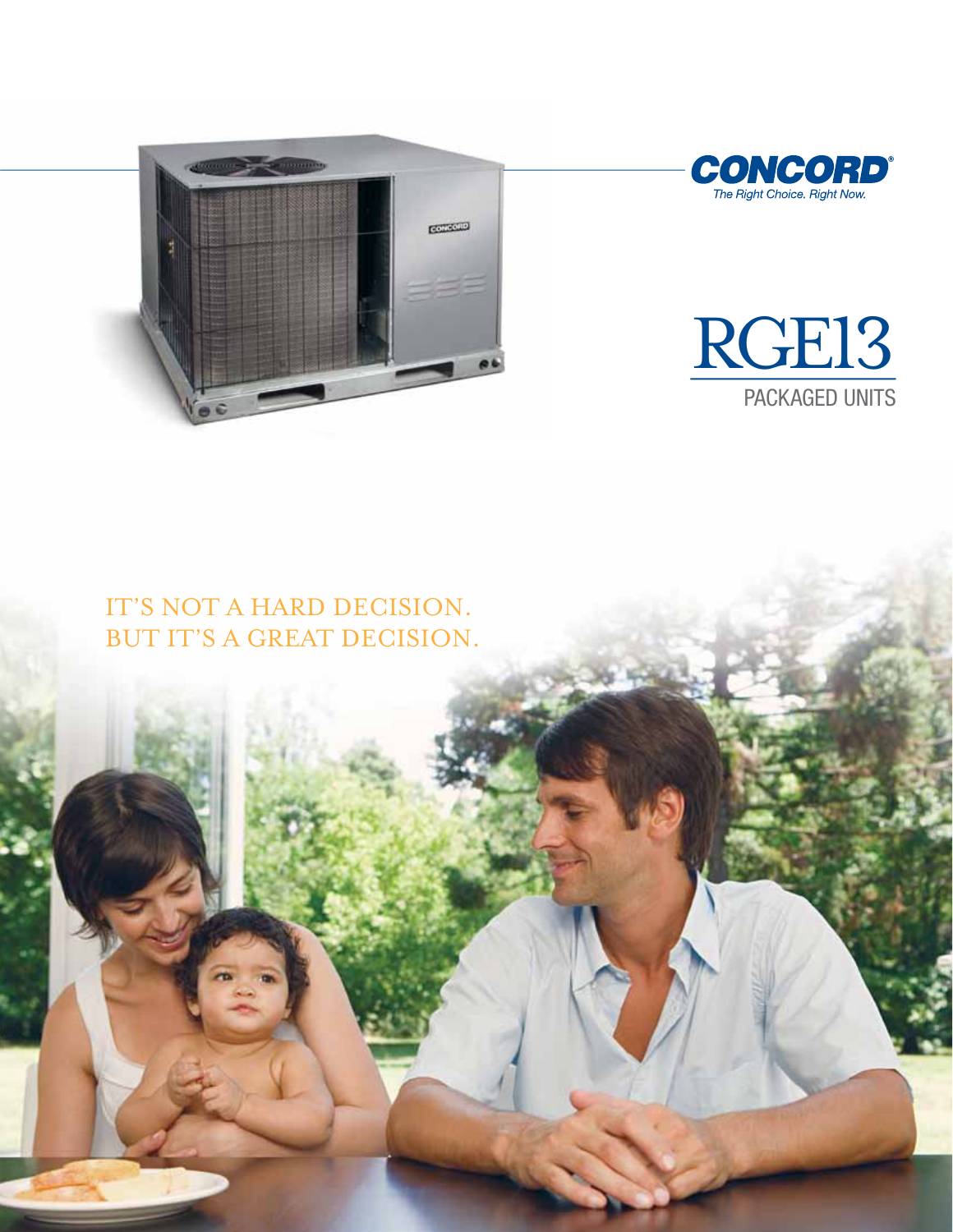# THE BEST OF EVERYTHING all in one.

Efficient energy use. Consistent heating and cooling. The Concord™ RGE13 delivers everything you want in one rugged packaged unit. It's a simple choice to make and the right one every time.

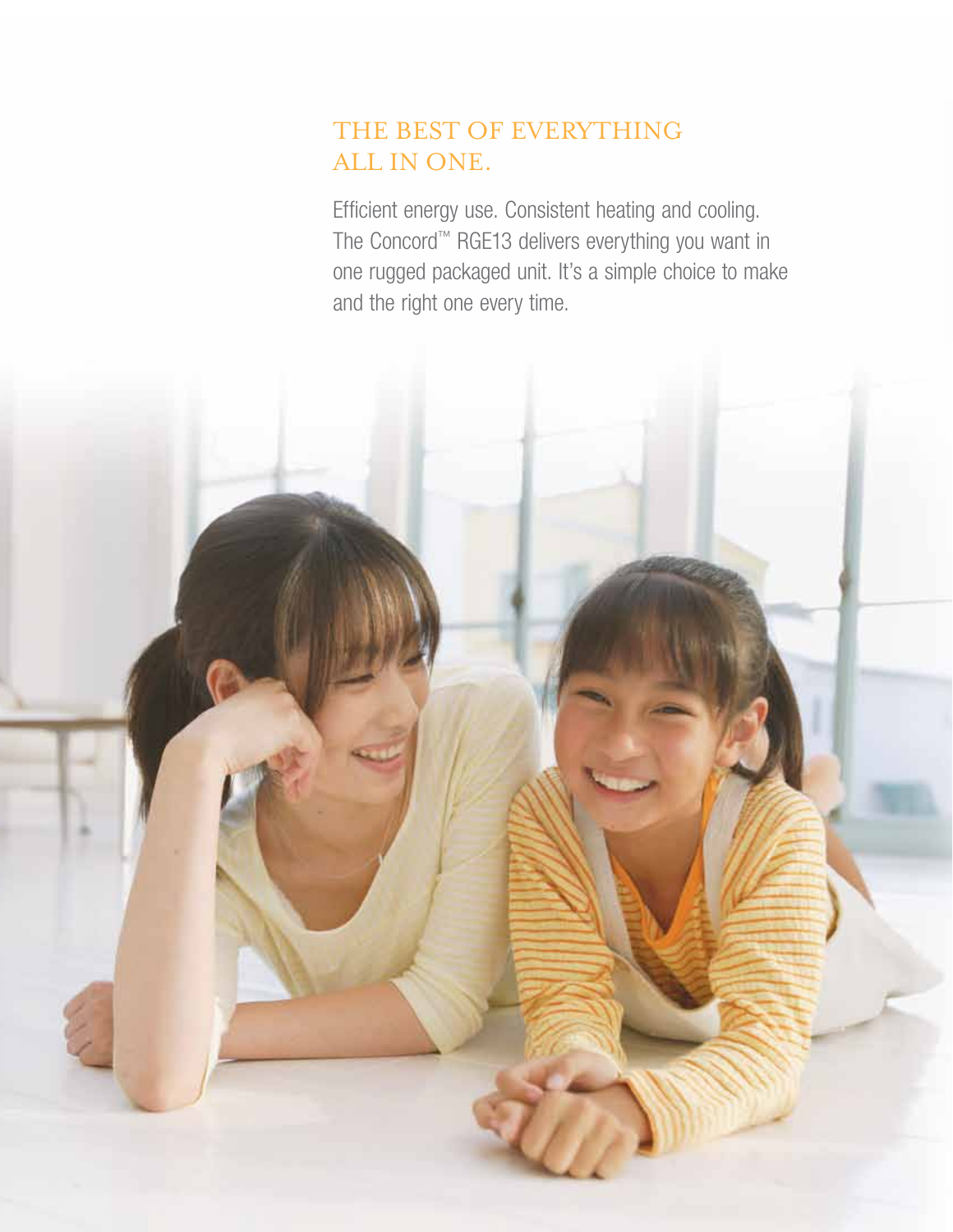

### Some decisions are tough. This one isn't.

When you consider Concord systems, quality and value are givens. You're getting peace of mind with great features and smart designs that squeeze more efficiency out of every energy dollar. And best of all, you get it right now.

#### A solution you can trust.

The Concord RGE13 is a smart choice right now, and for years to come. It's built to last, with a durable, aluminized steel heat exchanger, a robust wire grille to protect internal components, and a heavy-duty compressor that can stand up to even the hottest summers.

#### Comfort is nothing without efficiency.

With a Seasonal Energy Efficiency Ratio (SEER) of 13 and an Annual Fuel Utilization Efficiency (AFUE) of 80%, the RGE13 will help you stay comfortable in any weather, while helping you use energy wisely all year long.

### **Over the years, a hardworking Concord packaged** have a Concord. gas heating and electric cooling unit can save you hundreds of dollars on utility bills.



Savings vary depending on use, geography, lifestyle, maintenance, installation and other factors. Chart depicts 5-year savings over less efficient models.

#### Peace of mind feels pretty good.

The Concord RGE13 is designed to make you feel good in every way. And once you've registered your equipment, you'll enjoy the confidence of a lifetime warranty on the heat exchanger, and a full ten years of protection on the compressor and other parts. So sit back and relax. You